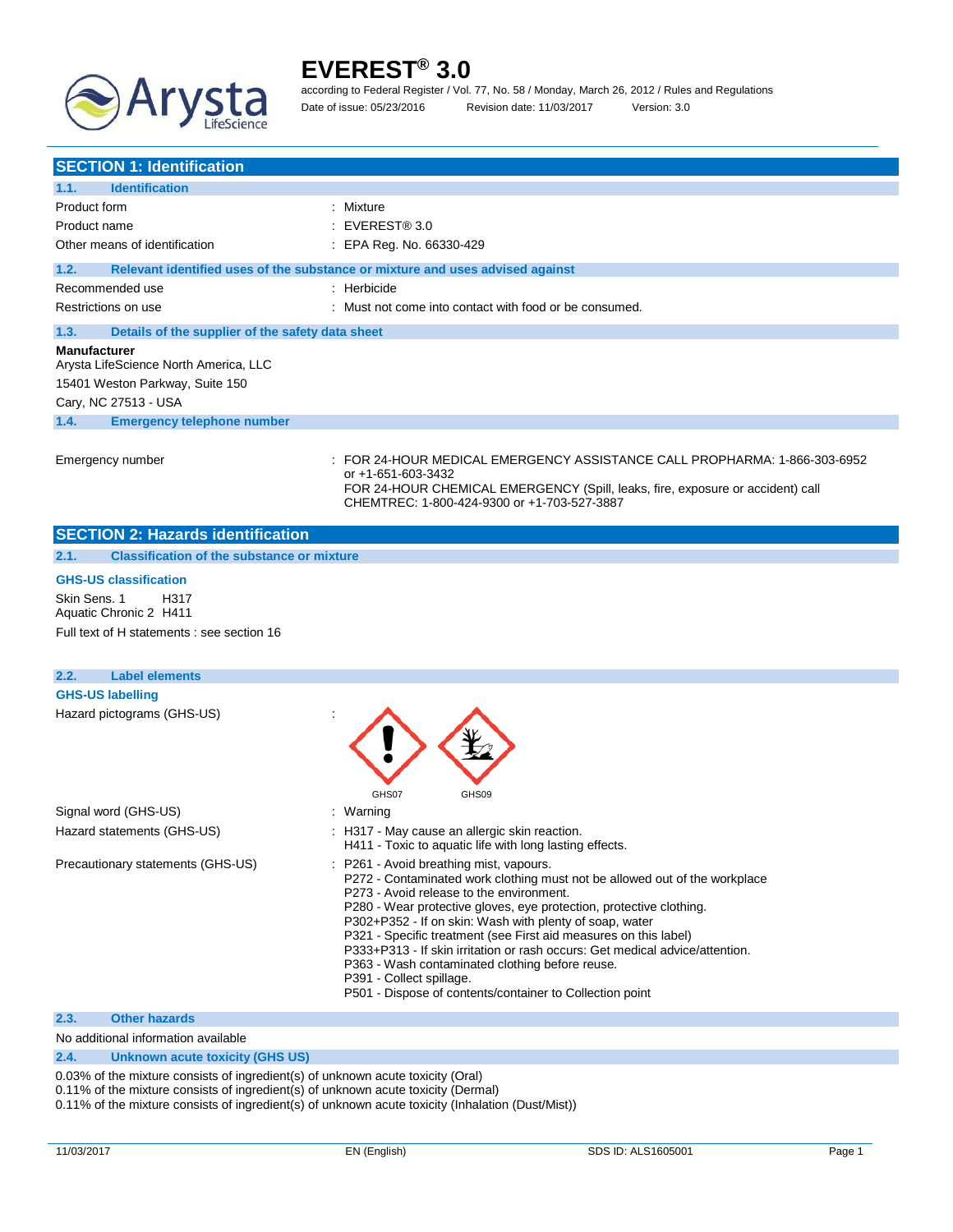### Safety Data Sheet

according to Federal Register / Vol. 77, No. 58 / Monday, March 26, 2012 / Rules and Regulations

#### **SECTION 3: Composition/information on ingredients**

#### **3.1. Substances**

#### Not applicable

| 3.2.<br><b>Mixtures</b>                   |                           |           |                                                                                                           |
|-------------------------------------------|---------------------------|-----------|-----------------------------------------------------------------------------------------------------------|
| <b>Name</b>                               | <b>Product identifier</b> | $%$ (w/w) | <b>GHS-US classification</b>                                                                              |
| Surfactant 2                              | (CAS-No.) trade secret    | $35 - 45$ | Eye Irrit. 2B, H320                                                                                       |
| Flucarbazone sodium<br>(Main constituent) | (CAS-No.) 181274-17-9     | 20.6      | Not classified                                                                                            |
| <b>Surfact Active Agent</b>               | (CAS-No.) trade secret    | $3 - 7$   | Acute Tox. 4 (Oral), H302<br>Eye Dam. 1, H318                                                             |
| Cloquintocet-mexyl<br>(Main constituent)  | (CAS-No.) 99607-70-2      | 4.1       | Acute Tox. 3 (Inhalation), H331<br>Skin Sens. 1, H317<br>Aquatic Acute 1, H400<br>Aquatic Chronic 1, H410 |
| Emulsifier 1                              | (CAS-No.) trade secret    | $1 - 5$   | Eye Dam. 1, H318<br>Aquatic Acute 1, H400                                                                 |
| Surfactant 1                              | (CAS-No.) trade secret    | $1 - 5$   | Skin Irrit. 2, H315<br>Eye Dam. 1, H318                                                                   |

**\*Chemical name, CAS number and/or exact concentration have been withheld as a trade secret**

Full text of H-statements: see section 16

| <b>SECTION 4: First aid measures</b>                                               |                                                                                                                                           |
|------------------------------------------------------------------------------------|-------------------------------------------------------------------------------------------------------------------------------------------|
| <b>Description of first aid measures</b><br>4.1.                                   |                                                                                                                                           |
| First-aid measures general                                                         | : Never give anything by mouth to an unconscious person. If medical advice is needed, have<br>product container or label at hand.         |
| First-aid measures after inhalation                                                | : Remove person to fresh air and keep comfortable for breathing.                                                                          |
| First-aid measures after skin contact                                              | : Wash with plenty of water/ If skin irritation or rash occurs: Get medical advice/attention.<br>Wash contaminated clothing before reuse. |
| First-aid measures after eye contact                                               | : If in eyes: Rinse cautiously with water for several minutes. Remove contact lenses, if present<br>and easy to do. Continue rinsing.     |
| First-aid measures after ingestion                                                 | : Do NOT induce vomiting. Rinse mouth. Get medical advice/attention.                                                                      |
| Most important symptoms and effects, both acute and delayed<br>4.2.                |                                                                                                                                           |
| Symptoms/effects after skin contact                                                | : May cause an allergic skin reaction. May cause slight irritation.                                                                       |
| Symptoms/effects after eye contact                                                 | : May cause slight irritation.                                                                                                            |
| Symptoms/effects after ingestion                                                   | : Diarrhea. Nausea. Vomiting.                                                                                                             |
| 4.3.<br>Indication of any immediate medical attention and special treatment needed |                                                                                                                                           |
| Treat symptomatically.                                                             |                                                                                                                                           |

|             | <b>SECTION 5: Firefighting measures</b>               |                                                                                                                                                                                         |
|-------------|-------------------------------------------------------|-----------------------------------------------------------------------------------------------------------------------------------------------------------------------------------------|
| 5.1.        | <b>Extinguishing media</b>                            |                                                                                                                                                                                         |
|             | Suitable extinguishing media                          | : Carbon dioxide. Dry chemical. Foam. Water fog.                                                                                                                                        |
|             | Unsuitable extinguishing media                        | : Do not use a heavy water stream.                                                                                                                                                      |
| 5.2.        | Special hazards arising from the substance or mixture |                                                                                                                                                                                         |
| Fire hazard |                                                       | : No particular fire or explosion hazard.                                                                                                                                               |
| Reactivity  |                                                       | : No dangerous reactions known.                                                                                                                                                         |
| 5.3.        | <b>Advice for firefighters</b>                        |                                                                                                                                                                                         |
|             | Firefighting instructions                             | : Cool adjacent structures and containers with water spray to protect and prevent ignition. Do not<br>allow run-off from fire fighting to enter drains or water courses. Evacuate area. |
|             | Protection during firefighting                        | : Wear a self contained breathing apparatus. Wear fire/flame resistant/retardant clothing.                                                                                              |

|                  | <b>SECTION 6: Accidental release measures</b>                       |                                                                      |
|------------------|---------------------------------------------------------------------|----------------------------------------------------------------------|
| 6.1.             | Personal precautions, protective equipment and emergency procedures |                                                                      |
| General measures |                                                                     | : Avoid all eye and skin contact and do not breathe vapour and mist. |
| 6.1.1.           | For non-emergency personnel                                         |                                                                      |
|                  | Protective equipment                                                | $\therefore$ Refer to section 8.2.                                   |
|                  | Emergency procedures                                                | Evacuate unnecessary personnel.                                      |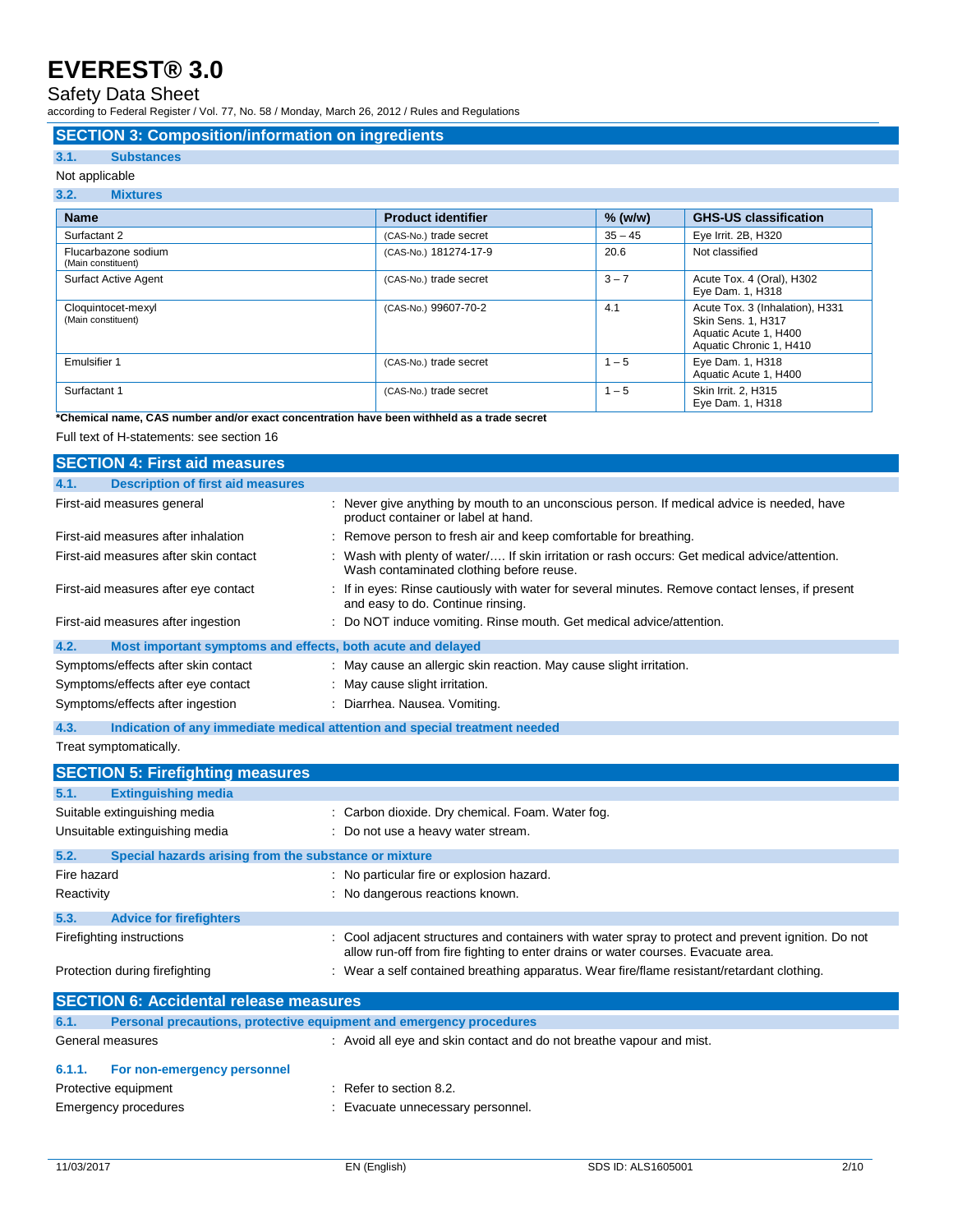### Safety Data Sheet

according to Federal Register / Vol. 77, No. 58 / Monday, March 26, 2012 / Rules and Regulations

|              |                                                                      | according to Federal Register / Vol. 77, No. 58 / Monday, March 26, 2012 / Rules and Regulations                                                                                                                                                                 |
|--------------|----------------------------------------------------------------------|------------------------------------------------------------------------------------------------------------------------------------------------------------------------------------------------------------------------------------------------------------------|
| 6.1.2.       | For emergency responders                                             |                                                                                                                                                                                                                                                                  |
|              | Protective equipment                                                 | $\therefore$ Refer to section 8.2.                                                                                                                                                                                                                               |
|              | Emergency procedures                                                 | : Ventilate area. Stop leak if safe to do so.                                                                                                                                                                                                                    |
| 6.2.         | <b>Environmental precautions</b>                                     |                                                                                                                                                                                                                                                                  |
|              | rivers. Notify authorities if liquid enters sewers or public waters. | Do not discharge into drains or the environment. Do not allow large quantities, as are, to spread into the environment. Do not discharge into drains or                                                                                                          |
| 6.3.         | Methods and material for containment and cleaning up                 |                                                                                                                                                                                                                                                                  |
|              | For containment                                                      | : Contain any spills with dikes or absorbents to prevent migration and entry into sewers or<br>streams. Do not allow minor leaks or spills to accumulate on walking surfaces. Stop leak if safe<br>to do so.                                                     |
|              | Methods for cleaning up                                              | Absorb and/or contain spill with inert material, then place in suitable container. Following<br>recovery, flush area with water. Clean surface thoroughly to remove residual contamination.<br>Notify authorities if product enters sewers or public waters.     |
| 6.4.         | <b>Reference to other sections</b>                                   |                                                                                                                                                                                                                                                                  |
|              |                                                                      | Section 7: safe handling. Section 13: disposal information. Section 8: personal protective equipment.                                                                                                                                                            |
|              | <b>SECTION 7: Handling and storage</b>                               |                                                                                                                                                                                                                                                                  |
| 7.1.         | <b>Precautions for safe handling</b>                                 |                                                                                                                                                                                                                                                                  |
|              | Precautions for safe handling                                        | : Avoid all eye and skin contact and do not breathe vapour and mist. Use personal protective<br>equipment as required. Use only outdoors or in a well-ventilated area.                                                                                           |
|              | Hygiene measures                                                     | Remove contaminated clothing. Contaminated work clothing should not be allowed out of the<br>workplace. Wash contaminated clothing before reuse. Always wash your hands immediately<br>after handling this product, and once again before leaving the workplace. |
| 7.2.         | Conditions for safe storage, including any incompatibilities         |                                                                                                                                                                                                                                                                  |
|              | Storage conditions                                                   | : Do not store near food, foodstuffs, drugs, or potable water supplies. Keep container closed<br>when not in use.                                                                                                                                                |
|              | Incompatible products                                                | Oxidizing agent.                                                                                                                                                                                                                                                 |
|              | Prohibitions on mixed storage                                        | Incompatible materials.                                                                                                                                                                                                                                          |
| Storage area |                                                                      | : Store in dry, cool, well-ventilated area.                                                                                                                                                                                                                      |
| 7.3.         | Specific end use(s)                                                  |                                                                                                                                                                                                                                                                  |

No additional information available

|                                            | <b>SECTION 8: Exposure controls/personal protection</b> |  |  |
|--------------------------------------------|---------------------------------------------------------|--|--|
| 8.1.<br><b>Control parameters</b>          |                                                         |  |  |
| <b>EVEREST® 3.0</b>                        |                                                         |  |  |
| <b>ACGIH</b>                               | Not applicable                                          |  |  |
| <b>OSHA</b>                                | Not applicable                                          |  |  |
| Flucarbazone sodium (181274-17-9)          |                                                         |  |  |
| <b>ACGIH</b>                               | Not applicable                                          |  |  |
| <b>OSHA</b>                                | Not applicable                                          |  |  |
| Cloquintocet-mexyl (99607-70-2)            |                                                         |  |  |
| <b>ACGIH</b>                               | Not applicable                                          |  |  |
| <b>OSHA</b>                                | Not applicable                                          |  |  |
| <b>Emulsifier 1 (trade secret)</b>         |                                                         |  |  |
| <b>ACGIH</b>                               | Not applicable                                          |  |  |
| <b>OSHA</b>                                | Not applicable                                          |  |  |
| Surfactant 1 (trade secret)                |                                                         |  |  |
| <b>ACGIH</b>                               | Not applicable                                          |  |  |
| <b>OSHA</b>                                | Not applicable                                          |  |  |
| <b>Surfact Active Agent (trade secret)</b> |                                                         |  |  |
| <b>ACGIH</b>                               | Not applicable                                          |  |  |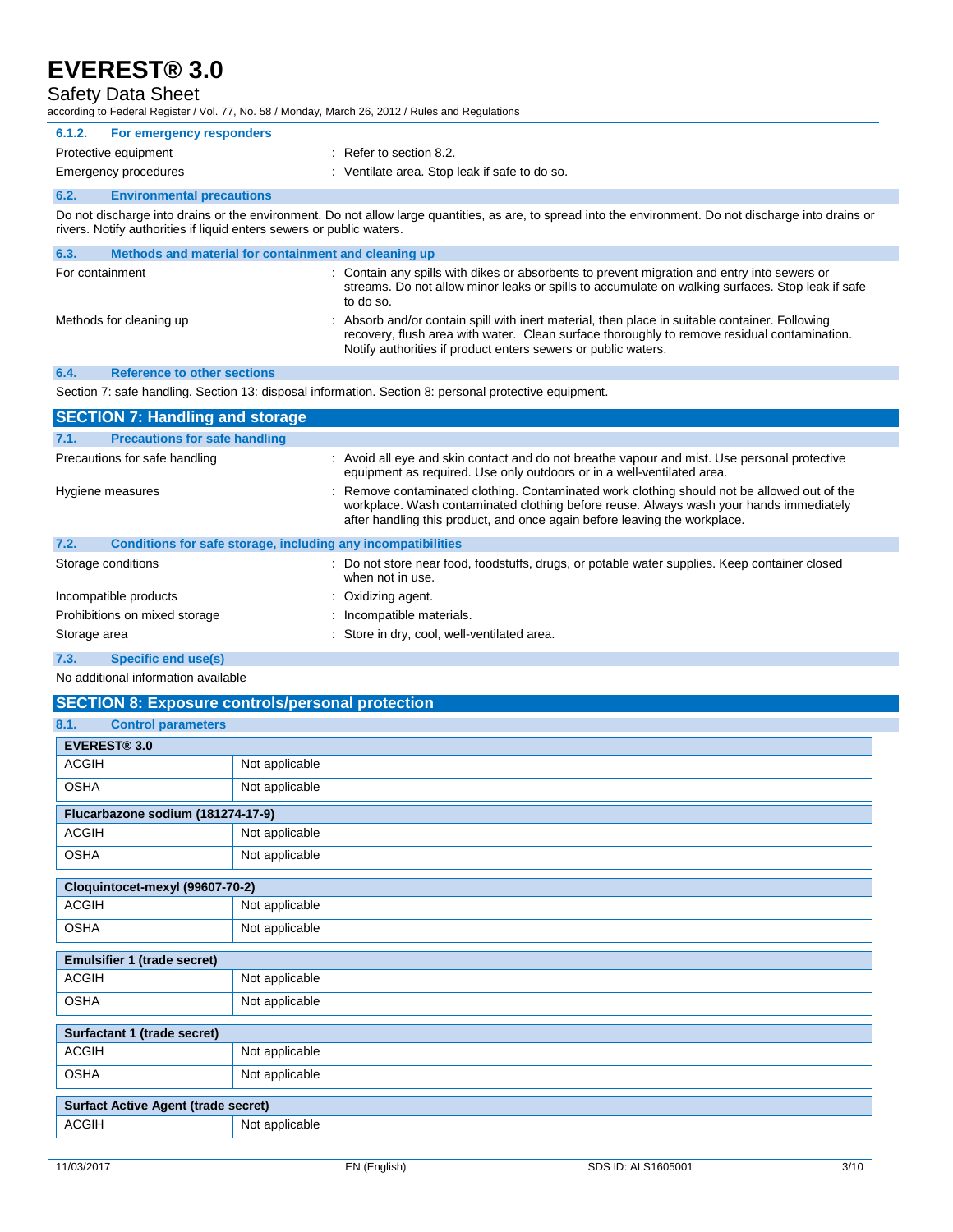### Safety Data Sheet

according to Federal Register / Vol. 77, No. 58 / Monday, March 26, 2012 / Rules and Regulations

| <b>Surfact Active Agent (trade secret)</b> |                |
|--------------------------------------------|----------------|
| <b>OSHA</b>                                | Not applicable |
|                                            |                |
| <b>Surfactant 2 (trade secret)</b>         |                |
| <b>ACGIH</b>                               | Not applicable |
| <b>OSHA</b>                                | Not applicable |

| 8.2.<br><b>Exposure controls</b> |                                                                                                                                                                                                                                          |
|----------------------------------|------------------------------------------------------------------------------------------------------------------------------------------------------------------------------------------------------------------------------------------|
| Appropriate engineering controls | : Avoid splashing. Use only outdoors or in a well-ventilated area.                                                                                                                                                                       |
| Personal protective equipment    | : Avoid all unnecessary exposure.                                                                                                                                                                                                        |
| Hand protection                  | : Wear suitable gloves resistant to chemical penetration, nitrile rubber gloves, neoprene gloves.<br>Butyl rubber gloves, natural rubber gloves. (>= 14 mils).                                                                           |
| Eye protection                   | : In case of splashing or aerosol production: protective goggles.                                                                                                                                                                        |
| Skin and body protection         | : Wear suitable protective clothing. Long sleeved protective clothing.                                                                                                                                                                   |
| Respiratory protection           | : In case of inadequate ventilation wear respiratory protection. Use an approved respirator<br>equipped with oil/mist cartridges. If needed, use an air-purifying respirator with organic vapor<br>cartridges and a dust/mist prefilter. |
| Environmental exposure controls  | : Prevent leakage or spillage. Prevent contaminated water run-off.                                                                                                                                                                       |
| Consumer exposure controls       | : Keep out of reach of children.                                                                                                                                                                                                         |
| Other information                | : Do not eat, drink or smoke when using this product.                                                                                                                                                                                    |

### **SECTION 9: Physical and chemical properties**

| Information on basic physical and chemical properties<br>9.1. |                                     |
|---------------------------------------------------------------|-------------------------------------|
| Physical state                                                | : Liquid                            |
| Colour                                                        | Beige<br>÷                          |
| Odour                                                         | mild characteristic                 |
| Odour threshold                                               | No data available                   |
| рH                                                            | 6.53 (1% suspension)                |
| Melting point                                                 | No data available                   |
| Freezing point                                                | No data available                   |
| Boiling point                                                 | No data available                   |
| Flash point                                                   | : $>93^{\circ}$ C                   |
| Relative evaporation rate (butylacetate=1)                    | No data available                   |
| Flammability (solid, gas)                                     | No data available                   |
| <b>Explosive limits</b>                                       | No data available                   |
| <b>Explosive properties</b>                                   | No data available                   |
| Oxidising properties                                          | No data available                   |
| Vapour pressure                                               | No data available                   |
| Relative density                                              | No data available                   |
| Relative vapour density at 20 °C                              | No data available                   |
| Density                                                       | 1.0211 g/ml @ 25 °C                 |
| Solubility                                                    | No data available                   |
| Log Pow                                                       | No data available                   |
| Log Kow                                                       | No data available                   |
| Auto-ignition temperature                                     | No data available                   |
| Decomposition temperature                                     | No data available                   |
| Viscosity                                                     | No data available                   |
| Viscosity, kinematic                                          | No data available                   |
| Viscosity, dynamic                                            | 575 mPa.s @ 25 °C                   |
| 9.2.<br><b>Other information</b>                              |                                     |
| Additional information                                        | No additional information available |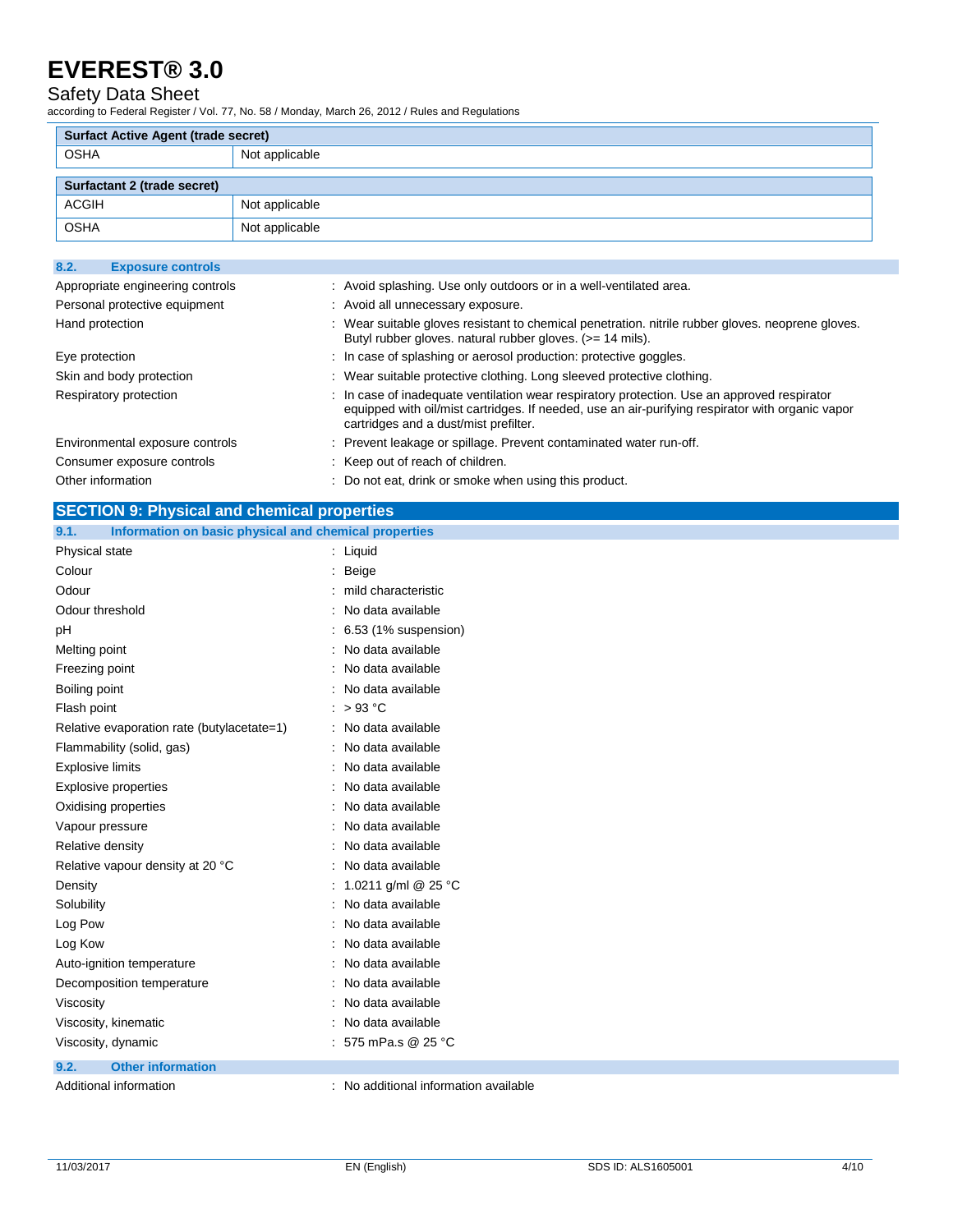### Safety Data Sheet

according to Federal Register / Vol. 77, No. 58 / Monday, March 26, 2012 / Rules and Regulations

| <b>Reactivity</b><br>10.1.<br>No dangerous reactions known.<br>10.2.<br><b>Chemical stability</b><br>Stable under normal conditions.<br>10.3.<br><b>Possibility of hazardous reactions</b> |
|--------------------------------------------------------------------------------------------------------------------------------------------------------------------------------------------|
|                                                                                                                                                                                            |
|                                                                                                                                                                                            |
|                                                                                                                                                                                            |
|                                                                                                                                                                                            |
|                                                                                                                                                                                            |
| Hazardous polymerization will not occur.                                                                                                                                                   |
| 10.4.<br><b>Conditions to avoid</b>                                                                                                                                                        |
| Avoid splashing. Ensure there is adequate ventilation.                                                                                                                                     |
|                                                                                                                                                                                            |
| 10.5.<br><b>Incompatible materials</b>                                                                                                                                                     |
| Oxidizing agent.                                                                                                                                                                           |
| 10.6.<br><b>Hazardous decomposition products</b>                                                                                                                                           |
| None under normal use.                                                                                                                                                                     |
| <b>SECTION 11: Toxicological information</b>                                                                                                                                               |
| 11.1.<br>Information on toxicological effects                                                                                                                                              |
| Likely routes of exposure<br>: Inhalation; Skin and eye contact                                                                                                                            |
| : Not classified<br>Acute toxicity                                                                                                                                                         |
| <b>EVEREST® 3.0</b>                                                                                                                                                                        |
| LD50 oral rat<br>> 5000 mg/kg                                                                                                                                                              |
| LD50 dermal rat<br>> 2000 mg/kg                                                                                                                                                            |
| $> 2.18$ mg/l<br>LC50 inhalation rat (mg/l)                                                                                                                                                |
| Flucarbazone sodium (181274-17-9)                                                                                                                                                          |
| LD50 oral rat<br>> 5000 mg/kg                                                                                                                                                              |
| > 5000 mg/kg<br>LD50 dermal rat                                                                                                                                                            |
| $> 5.13$ mg/l/4h<br>LC50 inhalation rat (mg/l)                                                                                                                                             |
| Cloquintocet-mexyl (99607-70-2)                                                                                                                                                            |
| LD50 oral rat<br>> 2000 mg/kg                                                                                                                                                              |
| > 2000 mg/kg<br>LD50 dermal rabbit                                                                                                                                                         |
| > 0.935 mg/l/4h<br>LC50 inhalation rat (mg/l)                                                                                                                                              |
| ATE US (gases)<br>700 ppmv/4h                                                                                                                                                              |
| 3 mg/l/4h<br>ATE US (vapours)                                                                                                                                                              |
| ATE US (dust, mist)<br>$0.5$ mg/l/4h                                                                                                                                                       |
| <b>Emulsifier 1 (trade secret)</b>                                                                                                                                                         |
| LD50 oral rat<br>> 2000 mg/kg                                                                                                                                                              |
| LD50 dermal rat<br>> 2000 mg/kg                                                                                                                                                            |
| $> 100$ mg/m <sup>3</sup> 6 h<br>LC50 inhalation rat (mg/l)                                                                                                                                |
| Surfactant 1 (trade secret)                                                                                                                                                                |
| LD50 oral rat<br>> 3000 mg/kg                                                                                                                                                              |
| LD50 dermal rabbit<br>> 10000 mg/kg male                                                                                                                                                   |
| <b>Surfact Active Agent (trade secret)</b>                                                                                                                                                 |
| LD50 oral rat<br>501 - 1000 mg/kg                                                                                                                                                          |
| LD50 dermal rat<br>> 2000 mg/kg female                                                                                                                                                     |
| ATE US (oral)<br>501 mg/kg bodyweight                                                                                                                                                      |
| Surfactant 2 (trade secret)                                                                                                                                                                |
| > 5000 mg/kg No mortality observed<br>LD50 oral rat<br>LD50 dermal rabbit                                                                                                                  |
| > 2000 mg/kg Read-across category approach, no mortality observed<br>Not classified                                                                                                        |
| Skin corrosion/irritation<br>(Slightly irritant but not relevant for classification)                                                                                                       |
| Serious eye damage/irritation<br>: Not classified.                                                                                                                                         |
| (Slightly irritant but not relevant for classification)                                                                                                                                    |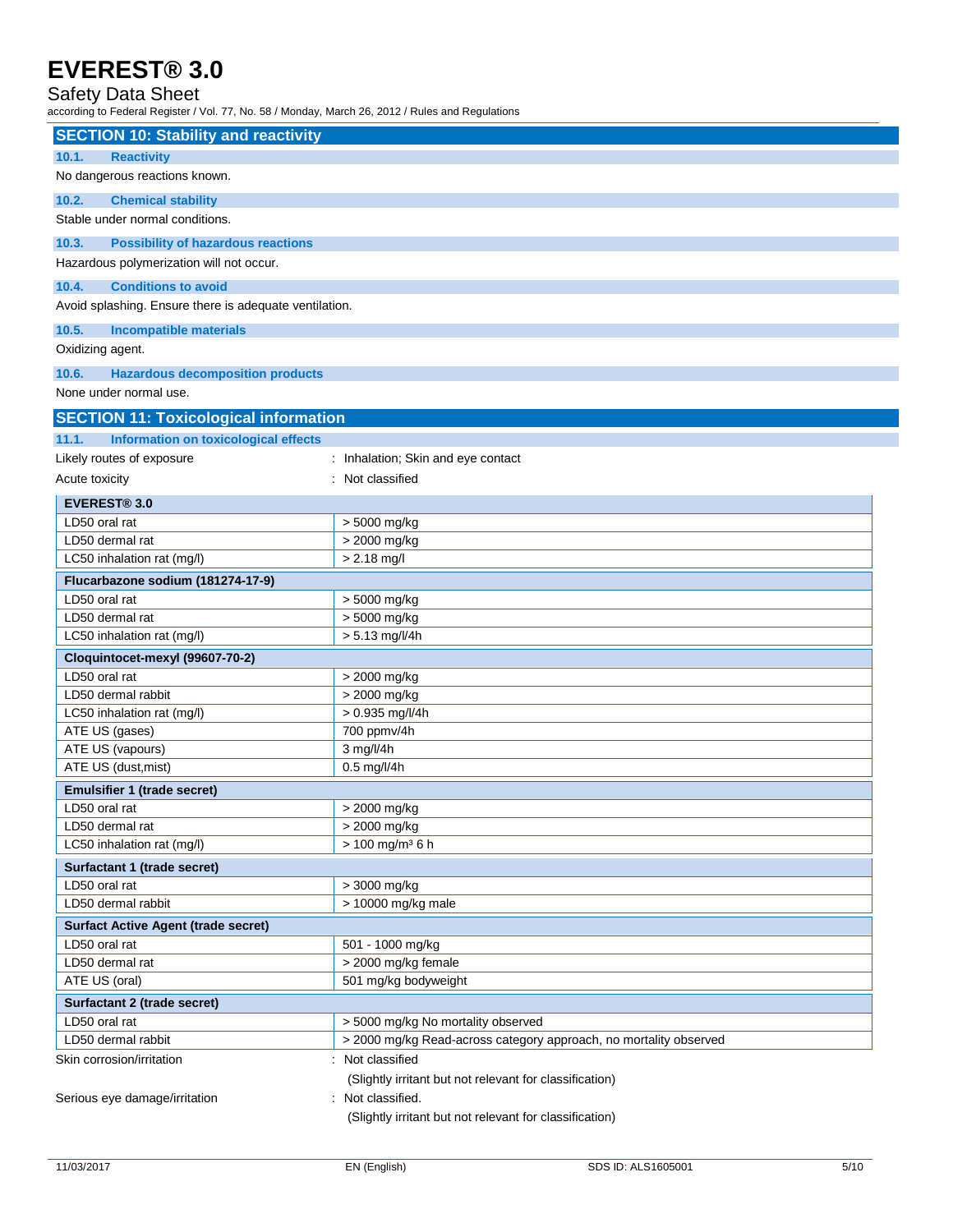### Safety Data Sheet

according to Federal Register / Vol. 77, No. 58 / Monday, March 26, 2012 / Rules and Regulations

| Respiratory or skin sensitisation                                                                                                  | : May cause an allergic skin reaction.<br>(Positive)                                                                                   |
|------------------------------------------------------------------------------------------------------------------------------------|----------------------------------------------------------------------------------------------------------------------------------------|
| Germ cell mutagenicity<br>Carcinogenicity                                                                                          | : Not classified<br>: Not classified                                                                                                   |
| Reproductive toxicity<br>Specific target organ toxicity (single exposure)<br>Specific target organ toxicity (repeated<br>exposure) | : Not classified<br>: Not classified<br>: Not classified                                                                               |
| Aspiration hazard                                                                                                                  | : Not classified                                                                                                                       |
| Symptoms/effects after skin contact<br>Symptoms/effects after eye contact<br>Symptoms/effects after ingestion                      | : May cause an allergic skin reaction. May cause slight irritation.<br>: May cause slight irritation.<br>: Diarrhea. Nausea. Vomiting. |

### **SECTION 12: Ecological information**

- **12.1. Toxicity**
- 

Ecology - water **interpretent in the Cology - water**  $\cdot$  Toxic to aquatic life with long lasting effects.

| Flucarbazone sodium (181274-17-9)             |                                      |  |
|-----------------------------------------------|--------------------------------------|--|
| LC50 fish 1                                   | > 96.7 mg/l 96 h oncorhynchus mykiss |  |
| LC50 other aquatic organisms 1                | 6.4 mg/l 96 h green algae            |  |
| EC50 Daphnia 1                                | 38.8 mg/l 48 h                       |  |
| LC50 fish 2                                   | > 99.3 mg/l 96 h bluehill            |  |
| Cloquintocet-mexyl (99607-70-2)               |                                      |  |
| LC50 fish 1                                   | > 0.97 ppm 96 h Rainbow trout        |  |
| EC50 Daphnia 1                                | > 0.82 ppm 48 h                      |  |
| NOEC (acute)                                  | $3.74$ mg/l                          |  |
| <b>Emulsifier 1 (trade secret)</b>            |                                      |  |
| NOEC (chronic)                                | > 0.33 mg/l 30 d                     |  |
| Surfactant 1 (trade secret)                   |                                      |  |
| LC50 fish 1                                   | 27 mg/l 96 h                         |  |
| EC50 Daphnia 1                                | 6.6 mg/l 48 h                        |  |
| EC50 Daphnia 2                                | 10.3 mg/l 48 h                       |  |
| <b>Surfact Active Agent (trade secret)</b>    |                                      |  |
| LC50 fish 1                                   | 1.1 mg/l 96 h                        |  |
| EC50 Daphnia 1                                | 7.07 mg/l 48 h                       |  |
| EC50 other aquatic organisms 1                | $>= 10$ mg/l 72 h                    |  |
| LC50 fish 2                                   | 1 - 10 mg/l 96 h                     |  |
|                                               |                                      |  |
| 12.2.<br><b>Persistence and degradability</b> |                                      |  |
| FVEREST® 3.0                                  |                                      |  |

| EVEREST® 3.0                       |                                                         |                    |      |
|------------------------------------|---------------------------------------------------------|--------------------|------|
| Persistence and degradability      | May cause long-term adverse effects in the environment. |                    |      |
| Cloquintocet-mexyl (99607-70-2)    |                                                         |                    |      |
| Persistence and degradability      | Not readily biodegradable.                              |                    |      |
| <b>Emulsifier 1 (trade secret)</b> |                                                         |                    |      |
| Persistence and degradability      | Readily biodegradable.                                  |                    |      |
| Surfactant 1 (trade secret)        |                                                         |                    |      |
| Biodegradation                     | 100 % 28 d                                              |                    |      |
| Surfactant 2 (trade secret)        |                                                         |                    |      |
| Persistence and degradability      | Readily biodegradable.                                  |                    |      |
| Biodegradation                     | 75 % 29 d                                               |                    |      |
| 11/03/2017                         | EN (English)                                            | SDS ID: ALS1605001 | 6/10 |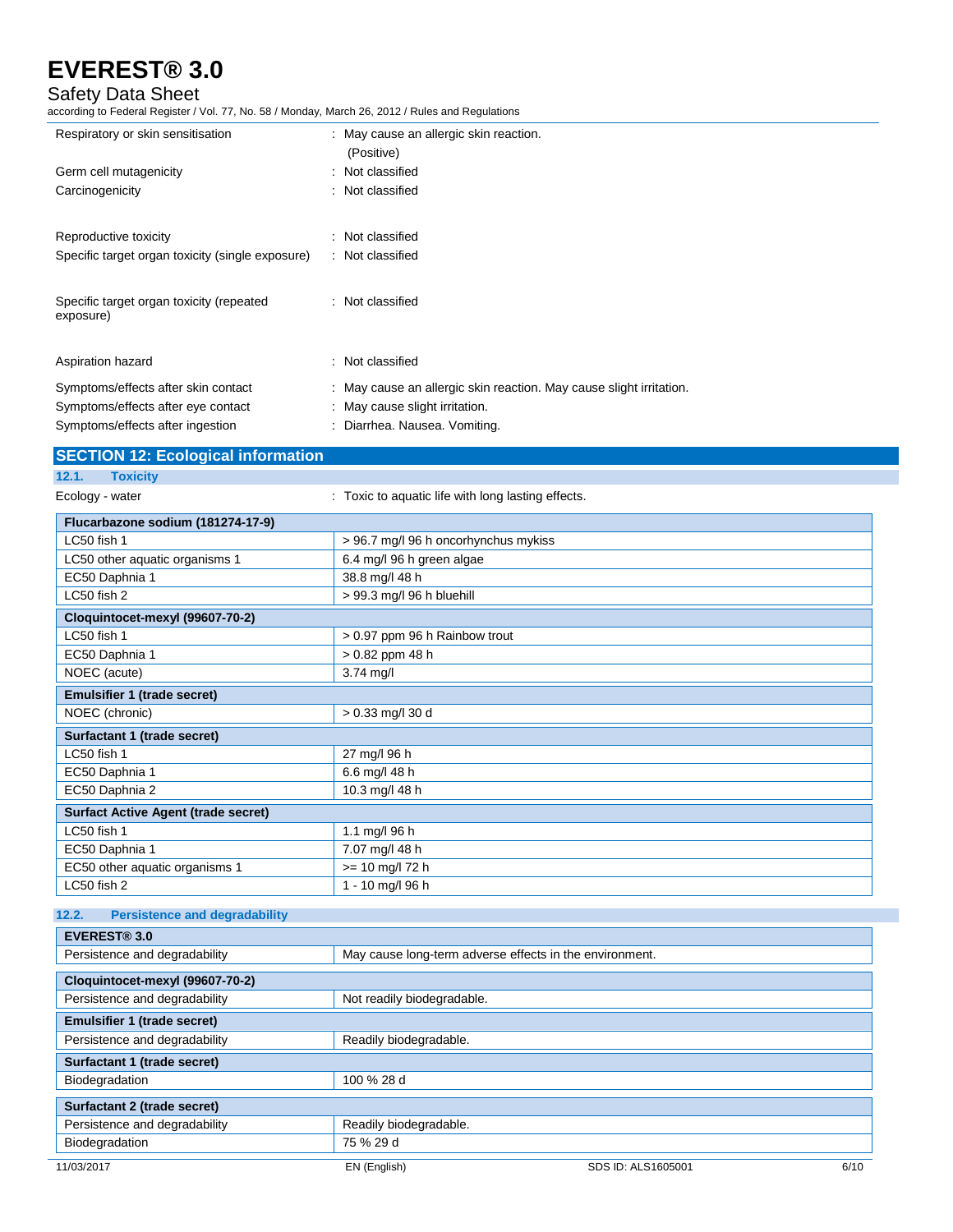### Safety Data Sheet

according to Federal Register / Vol. 77, No. 58 / Monday, March 26, 2012 / Rules and Regulations

| 12.3.<br><b>Bioaccumulative potential</b> |  |  |  |
|-------------------------------------------|--|--|--|
| <b>EVEREST® 3.0</b>                       |  |  |  |
| Not established.                          |  |  |  |
|                                           |  |  |  |
| 3 (estimated)                             |  |  |  |
|                                           |  |  |  |
| 877                                       |  |  |  |
|                                           |  |  |  |
|                                           |  |  |  |
| 2.41                                      |  |  |  |
| > 6.2                                     |  |  |  |
| <b>Mobility in soil</b><br>12.4.          |  |  |  |
| <b>EVEREST® 3.0</b>                       |  |  |  |
| No additional information available.      |  |  |  |
| Flucarbazone sodium (181274-17-9)         |  |  |  |
| mobile in soil; $Koc = 36$ (estimated)    |  |  |  |
|                                           |  |  |  |

#### **12.5. Other adverse effects**

Other information  $\blacksquare$  : No additional information available.

| <b>SECTION 13: Disposal considerations</b>                                                                 |                                                                                                                    |
|------------------------------------------------------------------------------------------------------------|--------------------------------------------------------------------------------------------------------------------|
| <b>Waste treatment methods</b><br>13.1.                                                                    |                                                                                                                    |
| Sewage disposal recommendations<br>Waste disposal recommendations                                          | : Do not dispose of waste into sewer.<br>: Dispose in a safe manner in accordance with local/national regulations. |
| Additional information                                                                                     | : Notify authorities if product enters sewers or public waters.                                                    |
| Ecology - waste materials                                                                                  | : Avoid release to the environment.                                                                                |
| <b>SECTION 14: Transport information</b>                                                                   |                                                                                                                    |
| <b>Department of Transportation (DOT)</b><br>In accordance with DOT<br>Non bulk $\left(<=119$ gal / 450 L) | Not regulated                                                                                                      |
| Bulk (> 119 gal / 450 L):                                                                                  |                                                                                                                    |
| Transport document description                                                                             | : UN3082 Environmentally hazardous substances, liquid, n.o.s. (Cloquintocet-mexyl), 9, III                         |
| UN-No.(DOT)                                                                                                | : UN3082                                                                                                           |
| Proper Shipping Name (DOT)                                                                                 | : Environmentally hazardous substances, liquid, n.o.s. (Cloquintocet-mexyl)                                        |
| Packing group (DOT)                                                                                        | : III - Minor Danger                                                                                               |
| Hazard labels (DOT)                                                                                        | : 9 - Class 9 (Miscellaneous dangerous materials)                                                                  |

|                                       | AIIIF |  |  |
|---------------------------------------|-------|--|--|
| Dangerous for the environment         | : Yes |  |  |
| Marine pollutant                      | : Yes |  |  |
|                                       |       |  |  |
| <b>Additional information</b>         |       |  |  |
| Emergency Response Guide (ERG) Number | : 171 |  |  |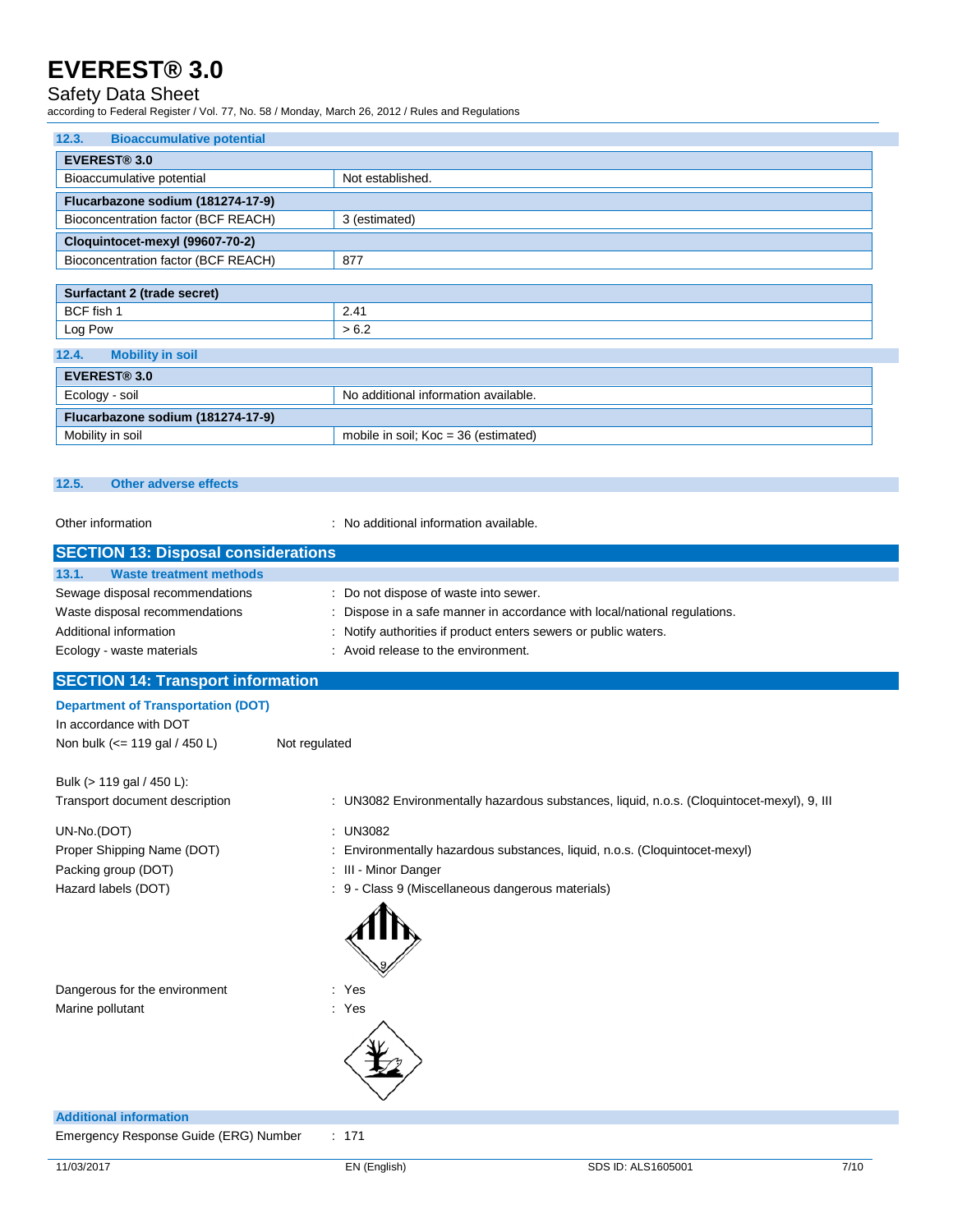### Safety Data Sheet

according to Federal Register / Vol. 77, No. 58 / Monday, March 26, 2012 / Rules and Regulations

Other information **contains the container information** : No supplementary information available.

### **Transport by sea**

| <b>IMDG</b> |                                   |  |  |
|-------------|-----------------------------------|--|--|
|             | Transport hazard class(es) (IMDG) |  |  |

| g   |
|-----|
|     |
| Alb |
|     |
|     |
|     |

| Marine pollutant                      | : Yes |
|---------------------------------------|-------|
| UN-No. (IMDG)                         | : 308 |
| Transport document description (IMDG) | : UN  |

EmS-No. (Fire) : F-A EmS-No. (Spillage) : S-F

#### **Air transport**

| Transport hazard class(es) (IATA) | : 9 |
|-----------------------------------|-----|
|-----------------------------------|-----|

| UN-No. (IMDG)                         | -3082                                                                                                          |
|---------------------------------------|----------------------------------------------------------------------------------------------------------------|
| Transport document description (IMDG) | UN 3082 ENVIRONMENTALLY HAZARDOUS SUBSTANCE, LIQUID, N.O.S. (Cloquintocet-<br>mexyl), 9, III, MARINE POLLUTANT |

- Class (IMDG) **Class** (IMDG) **: 9 Miscellaneous dangerous substances and articles**
- Packing group (IMDG)  $\qquad \qquad$ : III substances presenting low danger
	-
	-



| Marine pollutant                      | Yes                                                                                          |
|---------------------------------------|----------------------------------------------------------------------------------------------|
| UN-No. (IATA)                         | 3082                                                                                         |
| Transport document description (IATA) | UN 3082 ENVIRONMENTALLY HAZARDOUS SUBSTANCE, LIQUID, N.O.S. (Cloquintocet-<br>mexyl), 9, III |
| Class (IATA)                          | : 9 - Miscellaneous Dangerous Goods                                                          |

Packing group (IATA) : III - Minor Danger

**SECTION 15: Regulatory information**

**15.1. US Federal regulations**

All components of this product are listed, or excluded from listing, on the United States Environmental Protection Agency Toxic Substances Control Act (TSCA) inventory

| Flucarbazone sodium (181274-17-9)          |                                                                                                                                                                                                            |  |  |  |
|--------------------------------------------|------------------------------------------------------------------------------------------------------------------------------------------------------------------------------------------------------------|--|--|--|
| EPA TSCA Regulatory Flag                   | Exempt from TSCA Regulation under FIFRA Section 3 (2)(B)(ii) when used as a pesticide.                                                                                                                     |  |  |  |
| <b>Emulsifier 1 (trade secret)</b>         |                                                                                                                                                                                                            |  |  |  |
| EPA TSCA Regulatory Flag                   | XU - XU - indicates a substance exempt from reporting under the Inventory Update Reporting<br>Rule, i.e, Partial Updating of the TSCA Inventory Data Base Production and Site Reports (40)<br>CFR 710(C)). |  |  |  |
| <b>Surfact Active Agent (trade secret)</b> |                                                                                                                                                                                                            |  |  |  |
| <b>EPA TSCA Regulatory Flag</b>            | XU - XU - indicates a substance exempt from reporting under the Inventory Update Reporting<br>Rule, i.e, Partial Updating of the TSCA Inventory Data Base Production and Site Reports (40<br>CFR 710(C)).  |  |  |  |

This chemical is a pesticide product registered by the United States Environmental Protection Agency and is subject to certain labeling requirements under federal pesticide law. These requirements differ from the classification criteria and hazard information required for safety data sheets (SDS), and for workplace labels of non-pesticide chemicals. The hazard information required on the pesticide label is reproduced below. The pesticide label also includes other important information, including directions for use.: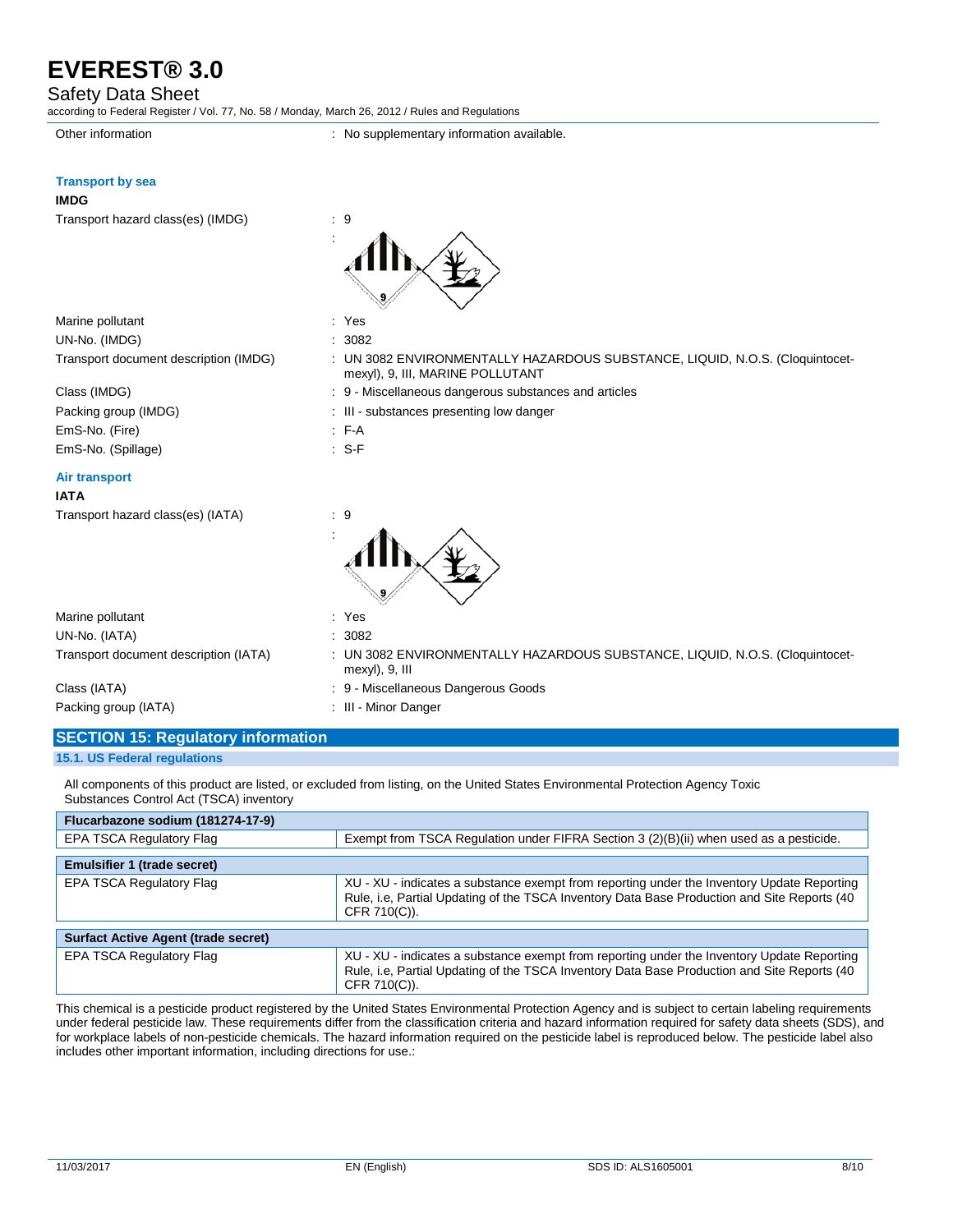### Safety Data Sheet

according to Federal Register / Vol. 77, No. 58 / Monday, March 26, 2012 / Rules and Regulations

| <b>EPA Registration Number</b> | 66330-429                                                                                                                                                                                                                                                                                                                                                                                                                                                              |
|--------------------------------|------------------------------------------------------------------------------------------------------------------------------------------------------------------------------------------------------------------------------------------------------------------------------------------------------------------------------------------------------------------------------------------------------------------------------------------------------------------------|
| FIFRA Signal Word              | <b>CAUTION</b>                                                                                                                                                                                                                                                                                                                                                                                                                                                         |
| <b>FIFRA Hazard Statement</b>  | Harmful if absorbed through skin. Avoid contact with skin, eyes, or clothing.<br>Prolonged or frequently repeated skin contact may cause allergic reactions<br>in some individuals. Wash thoroughly with soap and water after handling<br>and before eating, drinking, chewing gum, using tobacco, or using the toilet.<br>Wear long-sleeved shirt and long pants, socks, shoes, and chemical<br>resistant gloves. Remove and wash contaminated clothing before reuse. |
| <b>FIFRA Other</b>             | Do not apply directly to water, or to areas where surface water is present or<br>to intertidal areas below the mean high water mark. Do not apply when<br>weather conditions favor drift from areas treated. Do not contaminate water<br>when disposing of equipment washwater or rinsate. Do not allow sprays to<br>drift onto adjacent desirable plants. Do not mix or come into contact with<br>oxidizing agents. Hazardous chemical reaction may occur.            |

### **15.2. International regulations**

### No additional information available

#### **15.3. US State regulations**

California Proposition 65 - This product does not contain any substances known to the state of California to cause cancer, developmental and/or reproductive harm

| <b>SECTION 16: Other information</b> |                                                                                                                                                         |
|--------------------------------------|---------------------------------------------------------------------------------------------------------------------------------------------------------|
| <b>Revision date</b>                 | : 11/03/2017                                                                                                                                            |
| Data sources                         | : ACGIH (American Conference of Government Industrial Hygienists).                                                                                      |
|                                      | Component Supplier SDSs.                                                                                                                                |
|                                      | European Chemicals Agency (ECHA) C&L Inventory database. Accessed at<br>http://echa.europa.eu/web/guest/information-on-chemicals/cl-inventory-database. |
|                                      | Krister Forsberg and S.Z. Mansdorf, "Quick Selection Guide to Chemical Protective Clothing",<br>Fifth Edition.                                          |
|                                      | Manufacturer Information.                                                                                                                               |
|                                      | National Fire Protection Association. Fire Protection Guide to Hazardous Materials: 10th<br>edition.                                                    |
|                                      | NIOSH Occupational Health Guide for chemical Substances - Vol. II, September, 1978.                                                                     |
|                                      | OSHA 29CFR 1910.1200 Hazard Communication Standard.                                                                                                     |
|                                      | TSCA Chemical Substance Inventory. Accessed at<br>http://www.epa.gov/oppt/existingchemicals/pubs/tscainventory/howto.html.                              |
| Other information                    | : None.                                                                                                                                                 |
| $EU$ ll toyt of $H$ etatomonte:      |                                                                                                                                                         |

### Full text of H-statements:

| H302 | Harmful if swallowed.                                 |
|------|-------------------------------------------------------|
| H315 | Causes skin irritation.                               |
| H317 | May cause an allergic skin reaction.                  |
| H318 | Causes serious eye damage.                            |
| H320 | Causes eye irritation                                 |
| H331 | Toxic if inhaled.                                     |
| H400 | Very toxic to aquatic life.                           |
| H410 | Very toxic to aquatic life with long lasting effects. |
| H411 | Toxic to aquatic life with long lasting effects.      |
|      |                                                       |

#### Abbreviations and acronyms:

| ATE: Acute Toxicity Estimate                                                                |
|---------------------------------------------------------------------------------------------|
| CAS (Chemical Abstracts Service) number                                                     |
| EC50: Environmental Concentration associated with a response by 50% of the test population. |
| GHS: Globally Harmonized System (of Classification and Labeling of Chemicals).              |
| LD50: Lethal Dose for 50% of the test population                                            |
| OSHA: Occupational Safety & Health Administration                                           |
| STEL: Short Term Exposure Limits                                                            |
| <b>TSCA: Toxic Substances Control Act</b>                                                   |
| <b>TWA: Time Weighted Average</b>                                                           |